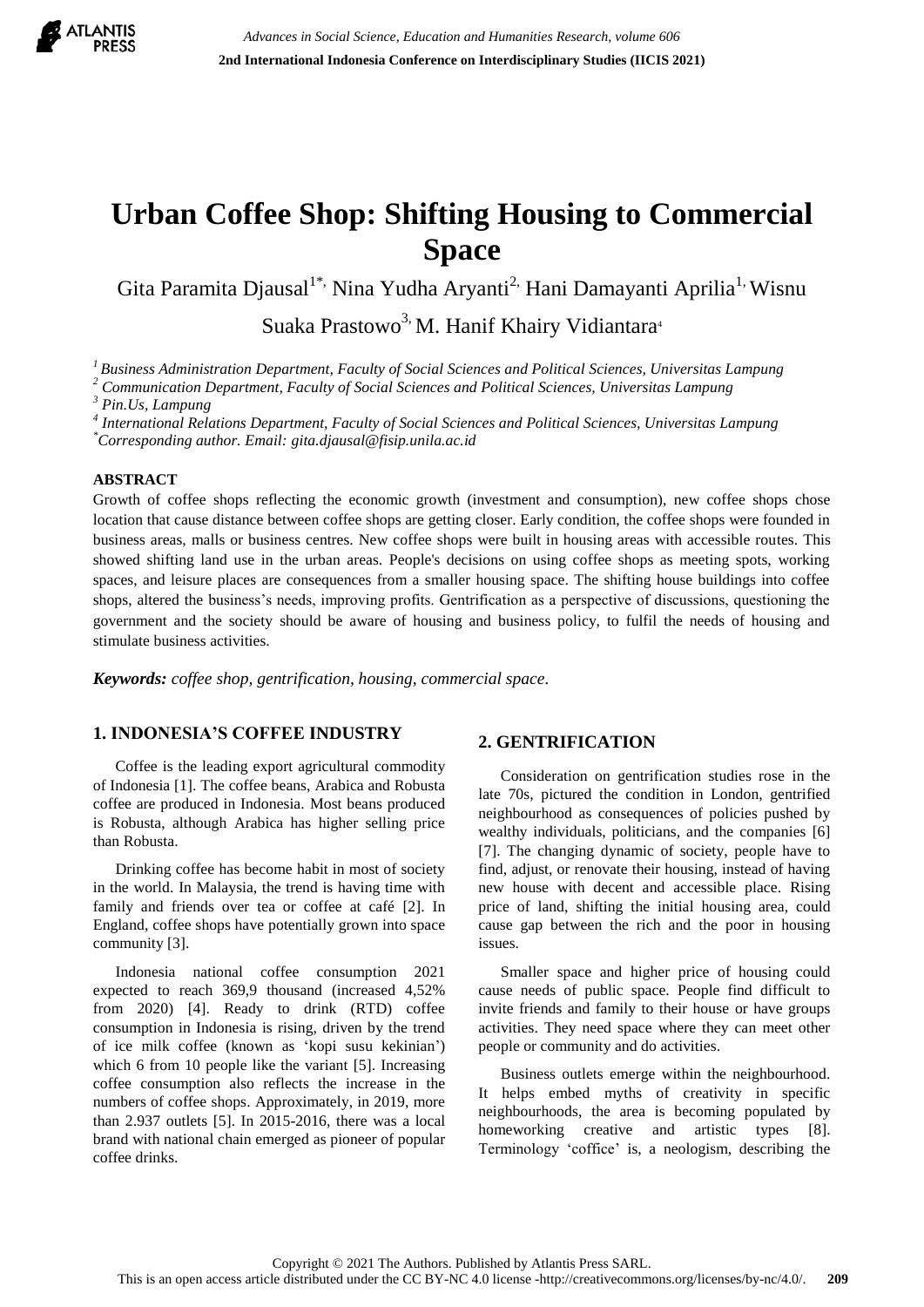café (coffee shop) as ideal working environment where there are no colleagues or family members to provide a distraction [8]. Described as 'third places', separate from the work and home, giving places for people to meet, relax and develop connections [3], [9]. In different condition, with a Muslim-majority population, coffee shops became the go-to hangout spot instead of bars [10].

Not only workers, the situation of higher education (HE) students is giving student taken part on agent of being future gentrifier. From different city and state, they come to a city to learn. When they are separated from their home and family, creating new space for activities as students and learner. In describing studentification, there are four different dimensions within the contemporary process; economic, social, cultural, dan physical [7]. Restructuring the economy, they rent a room, instead of a house, remodification on houses in multiple occupation (HMO) for HE students. Socially, young-middle class grouping carrying new pattern of social that also impact in shared culture and lifestyle (consumption). The physical process, it drives converting the properties into HMO.

#### **3. BUSINESS VERSUS HOUSING**

Global brand coffee shop keeps on expanding their network around the world. In 2018, one of the global brand has 326 store in 22 cities in Indonesia [11]. The existence of global brand coffee shop, stimulate the emerge of local coffee shop as part of responding to the hegemony [12]. Rise of café (coffee shop) culture and its impact on domestic coffee consumption, in 2019, local coffee chains overtook global brands in terms of market presence [10].

Lampung Province has the second biggest production in Indonesia [13], also has benefit on selling coffee in RTD business. Local coffee shops in Bandar Lampung City, Lampung, are still increasing.



**Figure 1** Way Halim Permai Subdistrict

| N <sub>0</sub> | <b>Coffee shop</b>              | Year |
|----------------|---------------------------------|------|
| 1              | <b>ARCH Eatery &amp; Coffee</b> | 2016 |
| $\overline{2}$ | El's Coffe Lampung Walk         | 2016 |
| 3              | Wood Stair Cafe                 | 2017 |
| 4              | Kedai Kopi Kini                 | 2019 |
| 5              | Ujang Jadoel                    | 2019 |
| 6              | Kopi Lain Hati Way Halim        | 2019 |
| 7              | Banana Strudel X Kopi Majoo     | 2019 |
| 8              | Moody Café                      | 2020 |
| 9              | Gallery 24ra                    | 2020 |
| 10             | Kopi dari Hati & Toast          | 2020 |
| 11             | Coffee Chic & Rocky Rooster     | 2020 |
|                | <b>Fried Chicken</b>            |      |
| 12             | Bun Kopi Way Halim              | 2021 |
| 13             | Radiasi Kopi                    | 2021 |

Table 1 List of Way Halim Permai's Coffee Shops

Bandar Lampung City has 20 districts. There are two sub districts that show the shifting area, from housing to become business area, by the emergence of coffee shops. Business activities are getting closer to housing area.

Since 2016, local coffee shops in Bandar Lampung start to establish. Significant brand, Kopi Ketje (Lampung"s brand), brought out the ready to drink menu to the market. They built the shops in the downtown, Tanjung Karang Pusat, business area. Kopi Ketje was showing opportunities for others entrepreneur in coffee industry.

The highlight in this article, focus on growth of coffee shops in housing area. In one of subdistrict, Way Halim Permai, Way Halim, Bandar Lampung, Lampung Province, Indonesia. Population density of Way Halim district is 12.316 people per sq. km, contribute 6,28% of total population density in Bandar Lampung City [14].

Way Halim Permai is area housing that are settled since early 1990. Four main road surround are Ki. Maja St. (Figure 1, mark A), Sultan Agung St. (Figure 1, mark B), Letjen Alamsyah Ratu Prawiranegara St (Figure 1, mark C). Initially, business area was designed at Ki. Maja Street. Eventually, it is expanding.

Within the area, there are 13 coffee shops (Table 1), 6 of them are located in business space, while others 7 are shifting the initial house to coffee shop (business building). The shifted function building, 3 of them are in the main road, Letjen Alamsyah Ratu Prawiranegara St, and 4 of them are located in the concentrated housing area.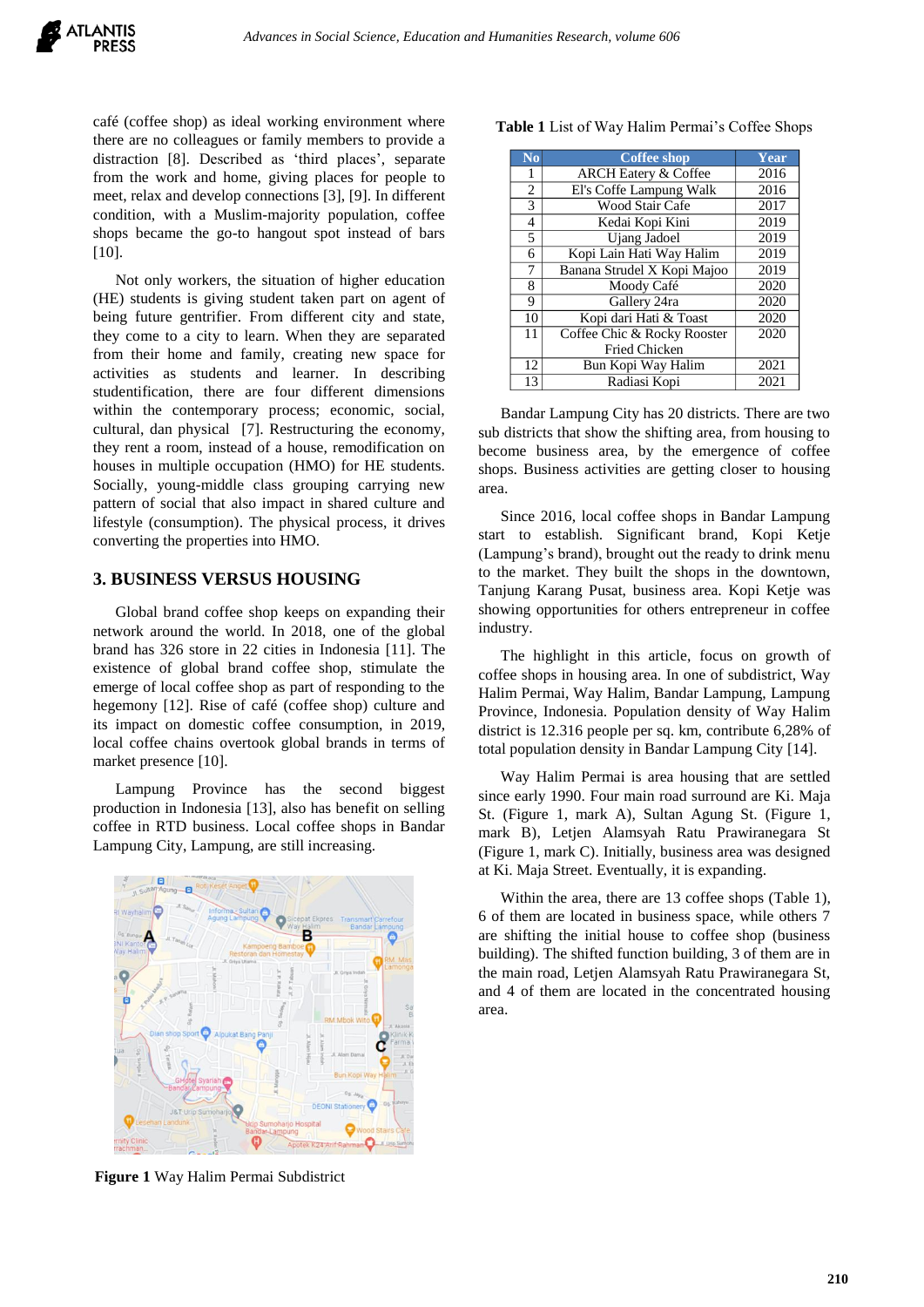This situation indicates on renting issues and ownership. Occasionally, the taxes for valuable housing area are increasing, also happened in cost of renting for business. Owning or renting, would cost the operation in business. Renting a place would have less risk and less cost.

Location, as part of marketing strategies, is decided in order to grab bigger market, and get closer to potential market. As consequences, business will be dealing with head to head competition, Arch Eatery & Coffee 91 meters apart with Bun Kopi Way Halim, Bun Kopi Way Halim to Kedai Kopi Kini takes 190 meters. The distances are close, they are targeting the same community in Way Halim Permai. In additional, distance to other district (surround Way Halim district) could be considered as target market.

Bandar Lampung as the capital city of also become destination for HE student and centre of business activities in Lampung Province. They use coffee shops as extended space, from house and office/school. Although, transformations in shops and meeting places cause a sense of loss of place even without physical displacement [15]. Sense of separation on the community become challenge for society.

Community has to deal with sophistication of consumption culture. Rents rather than consumer goods and services determine who can run a business in a neighbourhood, and the right to live should be emphasized before the right to consume [16].

Government has to fulfil the basic needs of their citizen; food, housing, and healthcare. People have the right to have access and get the food, housing, and healthcare. The policy of Indonesian government is 'rumah bersubsidi' (subsidised house), it allows citizen to get house with loan and low interest rate.

The problem occurs when the locations of housing area are in the suburban area. It remotes activities of the community. As consequences, people would have more expense on transportation.

Developments and economy performances of a city, is shown by the economic activities. Business entities are trying to find the best location for reaching out their customer. With the limitation of land in the city, they looking for other option, shifting the usage of building, form housing to coffee shop.

Housing is built in suburban area, coffee shops appear within the neighbourhood, and price of land getting higher. Government has obligation on accessible on house ownership for citizen and also supporting business sector to bring better performance in economic.

# **4. CONCLUSION**

Gentrification issues in Way Halim Permai occurs when the shifting house buildings into coffee shops happened, altered the business's needs, improving economic. Government should be aware on housing and business policy, to fulfil the needs of society and support the business activities.

### **ACKNOWLEDGMENTS**

Acknowledgements for Fakultas Ilmu Sosial dan Ilmu Politik, Universitas Lampung who supported our research in 2021.

#### **REFERENCES**

- [1] BPS, "Statistik Perdagangan Luar Negeri Indonesia/Indonesian Foreign Trade Statistics 2020," Jakarta, 2020.
- [2] Nor Hashima Hashim, Nur Amirah Mamat, Najihah Nasarudin, and Nur Anisah Ab Halim, "Coffee Culture among Generation Y," *Pertanika J. Soc. Sci. Humanit.*, vol. 25, no. S, pp. 39–48, Jan. 2017.
- [3] J. Ferreira, C. Ferreira, and E. Bos, "Spaces of consumption, connection, and community: Exploring the role of the coffee shop in urban lives," *Geoforum*, vol. 119, pp. 21–29, Feb. 2021, doi: 10.1016/J.GEOFORUM.2020.12.024.
- [4] Databoks, "Konsumsi Kopi Nasional," *Databoks*, 2018. [Online]. Available: https://databoks.katadata.co.id/datapublishembe d/111046/2021-konsumsi-kopi-indonesiadiprediksi-mencapai-370-ribu-ton. [Accessed: 03-Nov-2021].
- [5] Mix Marketing and Communication and TOFFIN, "2020 Brewing in Indonesia: Insight for Successful Coffee Shop Business," Jakarta, 2020.
- [6] P. Moskowitz, *How to Kill a City: Gentrification, Inequality, and The Fight for The Neighborhood*. New York: Nation Book, 2018.
- [7] R. Atkinson and G. Bridge, Eds., *Gentrification in a Global Context: The New Urban Colonialism*. New York: Routledge, 2005.



**Figure 2** House (left) next to coffee shop (right)